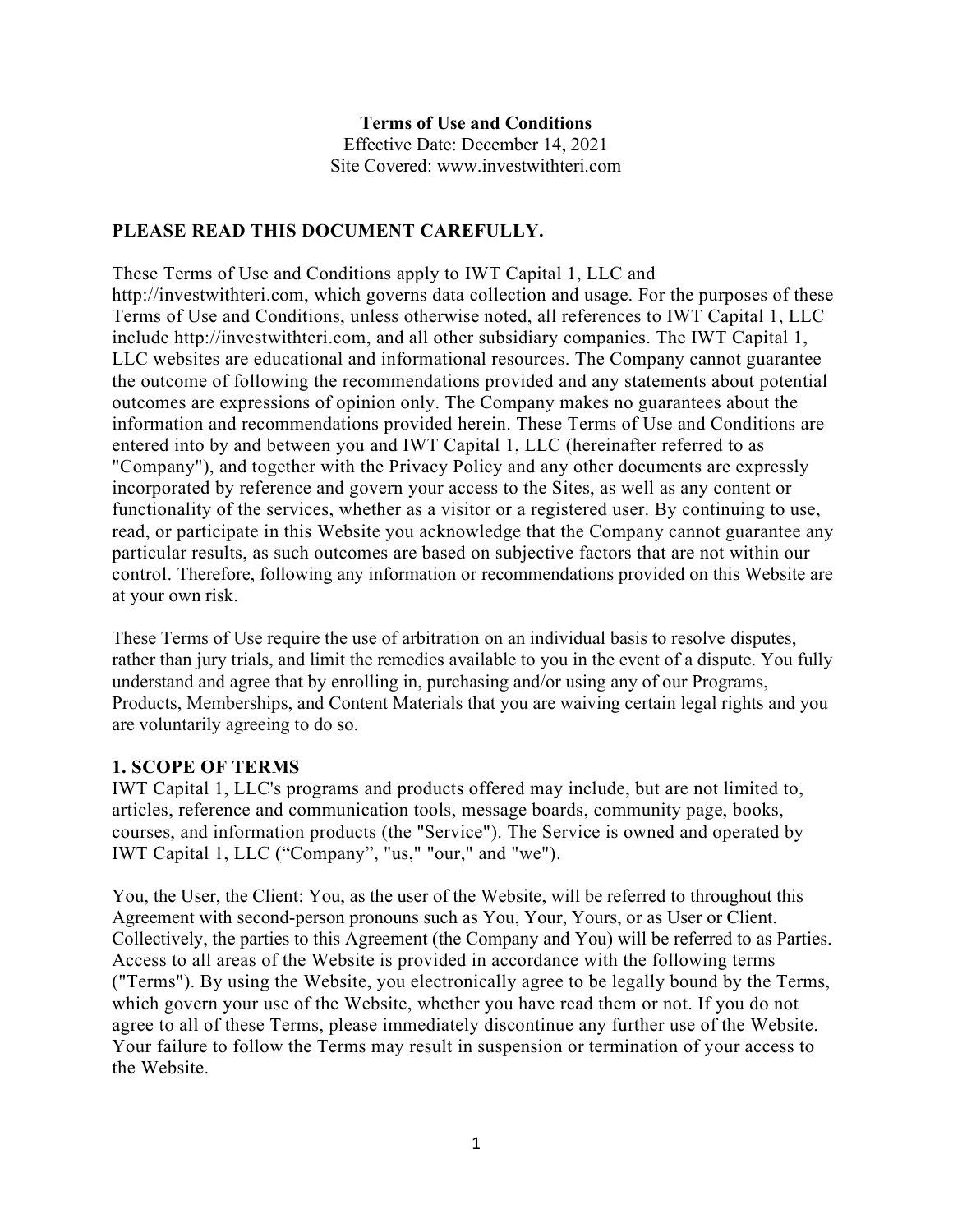By purchasing any products, you agree to only use the information or product for the purpose of trading and/or investing in the stock market for yourself, and not teaching others how to trade and/or invest.

## 2. ASSENT AND ACCEPTANCE

By using the Website, You warrant that You have read and reviewed this Agreement and that You agree to be bound by it. If You do not agree to be bound by this Agreement, please leave the Website immediately. The Company only agrees to provide use of this Website and Services to You if You assent to this Agreement.

Your continued use of the Website constitutes your acceptance of these Terms as a legal contract and the equivalent of an electronic signature. Natural persons executing this contract warrant and represent that they are at least eighteen (18) years of age. Users and the person executing this Agreement on behalf of any user that is a proprietorship, corporation, partnership, or other entity, represent that such Person is duly authorized by all necessary and appropriate corporate or other action to execute this contract on behalf of the user.

# 3. AGE RESTRICTION

You must be at least eighteen (18) years of age to use this Website, or any Services contained herein. By using this Website, You represent and warrant that You are at least eighteen (18) years of age and may legally agree to this Agreement. The Company assumes no responsibility or liability for any misrepresentation of Your age.

## 4. RESTRICTIONS ON USE

You agree not to disrupt, modify, or interfere with the Website, or its associated software, hardware, and/or servers in any way, and you agree not to impede or interfere with others' use of the Website. You further agree not to alter or tamper with any information or materials on or associated with the Website.

Additionally, we reserve the right to refuse service to anyone for any reason at any time.

# 5. WEBSITE ACTIVITY AND PRIVACY

Through Your use of the Website and Services, You may provide Us with certain information. We may record information relating to your use of the Site, such as the searches you undertake, the pages you view, your browser type, IP address, requested URL, referring URL, and timestamp information. By using the Website or the Services, You authorize the Company to use Your information in the United States and any other country where We may operate.

a) Information We May Collect or Receive: When You register for an account, You provide Us with a valid email address and may provide Us with additional information, such as Your name or billing information. Depending on how You use Our Website or Services, We may also receive information from external applications that You use to access Our Website, or We may receive information through various web technologies, such as cookies, log files, clear gifs, web beacons or others.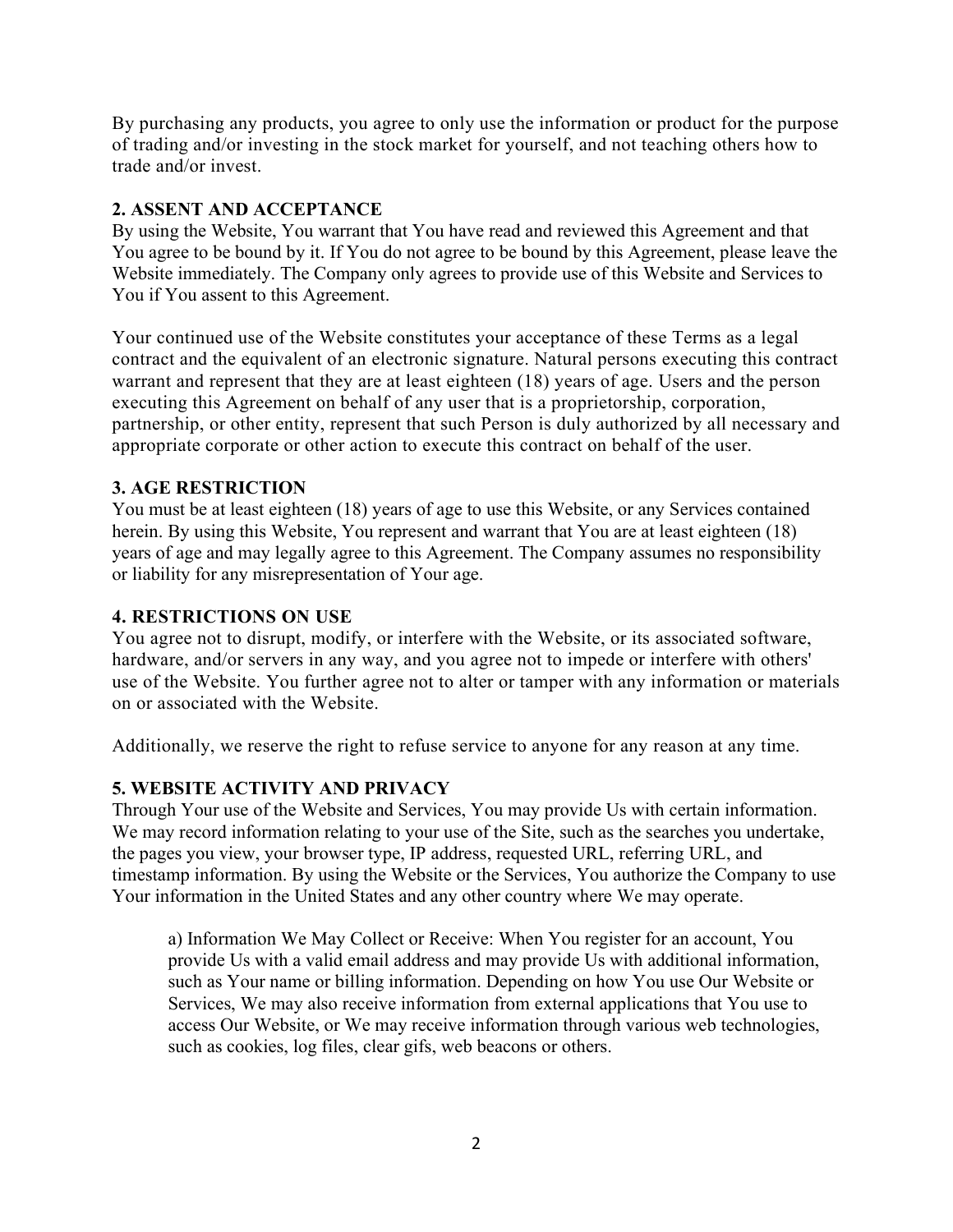b) How We Use Information: We use the information gathered from You to administer the Site; to provide the highest possible level of service to you and to ensure Your continued good experience on Our Website, including through email communication. We may also track certain aspects of the passive information received to improve Our marketing and statistical analytics of user behavior and characteristics in order to measure interest in and use of the various areas of our site, and for this, We may work with thirdparty providers.

c) How You Can Protect Your Information: If You would like to disable Our access to any passive information We receive from the use of various technologies, You may choose to disable cookies in Your web browser. Please be aware that the Company will still receive information about You that You have provided, such as Your email address.

### 6. INFORMATION PROVIDED BY YOU

If you upload materials, content, or information (collectively, "Information") to areas of the Website that are available to other users, you give us an irrevocable, perpetual license to use, reproduce, modify, adapt, publicly perform, and publicly display the Information. Please refer to our Privacy Policy for an explanation of how we use your information and your rights to change or delete it.

By posting or submitting any material on or through our Programs, Products, Services, Memberships and Content Materials, such as comments, posts, photos, images or videos or other contributions, you are representing that you are the owner of all such materials, and you are at least eighteen (18) years old.

When you submit to us or post any comment, photo, image, video or any other submission for use on or through our Website, you are granting us, and anyone authorized by us, an unlimited, royalty-free, perpetual, irrevocable, non-exclusive, unrestricted, worldwide license to use, copy, modify, transmit, sell, exploit, create derivative works from, distribute, and/or publicly perform or display such contributions, in whole or in part, in any manner or medium, now known or developed in the future, for any purpose, and granting us the right to make it part of our current or future Programs, Products, Services and/or Content Materials. This right includes granting us use or exploitation of proprietary rights or intellectual property rights like copyright, trademark, service mark, trade secrets, patent rights or any other of your intellectual property rights under any relevant jurisdiction without any further permission from you or compensation by us to you.

You also grant us, and anyone authorized by us, the right to identify you as the author of any of your comments, posts, photos, images, videos or other contributions by name, email address, or screen name. You acknowledge that we have the right but not the obligation to use and display any contributions from you of any kind and that we may elect to cease the use and display of any such contributions on our Programs, Products, Services and/or Content Materials at any time for any reason whatsoever.

#### 7. LAWFUL PURPOSES

You may use the Site and Service for lawful purposes only. You agree to be financially responsible for all purchases made by you or someone acting on your behalf through the Site.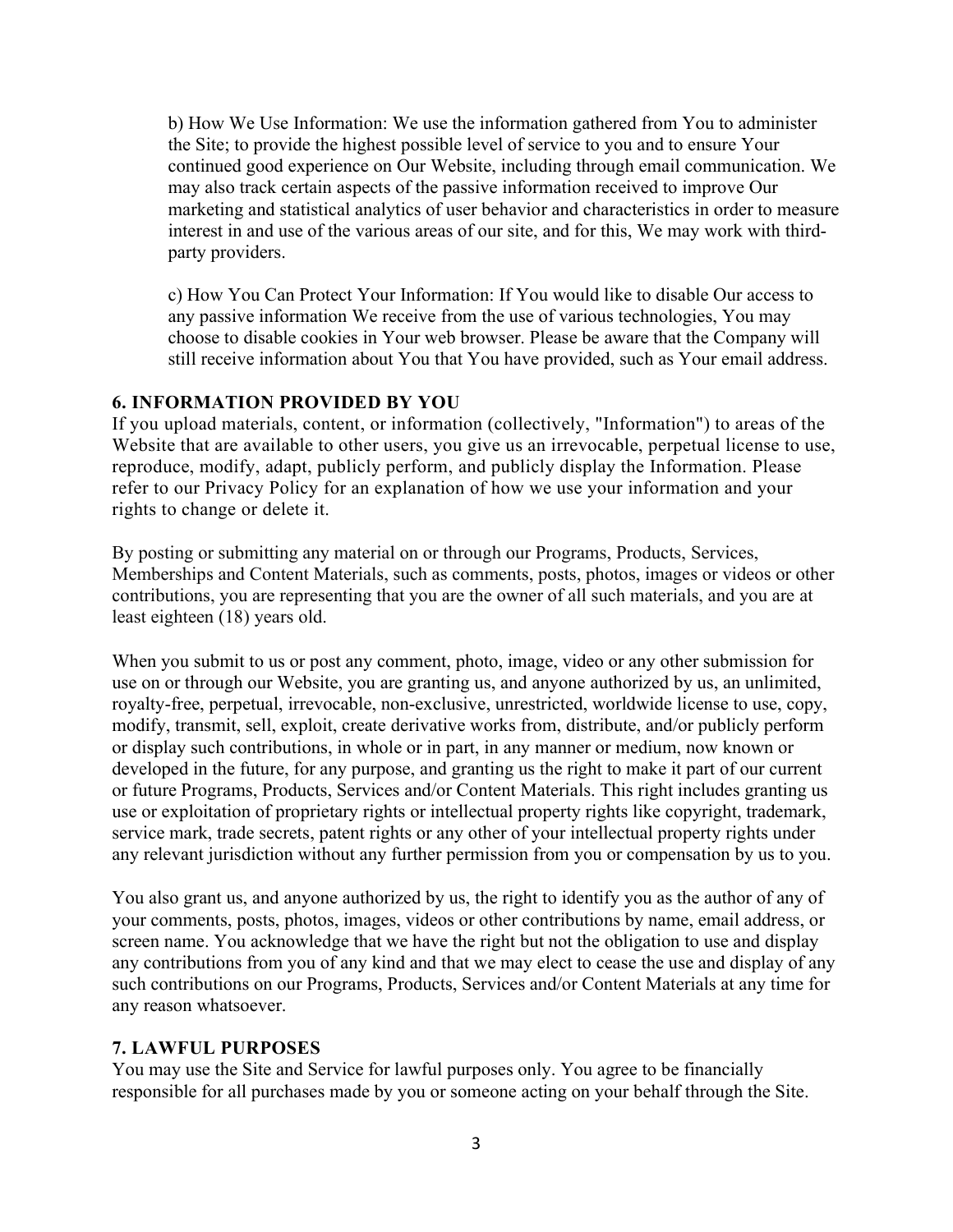You agree to use the Site and to purchase services or products through the Site for legitimate, non-commercial purposes only. You shall not post or transmit through the Site any material which violates or infringes the rights of others, or which is threatening, abusive, defamatory, libelous, invasive of privacy or publicity rights, vulgar, obscene, profane, or otherwise objectionable, contains injurious formulas, recipes, or instructions, which encourages conduct that would constitute a criminal offense, give rise to civil liability, or otherwise violate any law.

## 8. RESTRICTIONS ON APPLICABLE USE

In connection with your use of the Website, you may not post, email, transmit or otherwise distribute: (a) Information infringing on intellectual property or privacy rights of others; Information that is unlawful, harmful, obscene, defamatory, harassing, abusive, or slanderous in our sole opinion; (b) Information that harm minors in any way; (c) viruses or other harmful computer code designed to interrupt, destroy or limit the use of any computer software or hardware, or (d) confidential information belonging to any other person.

In addition, you may not engage in any conduct to: (a) collect information about others; (b) interfere with the Website or the servers or other technology hardware used by the Website; (c) inhibit others from using the Website, or (d) allow any other person or entity to use your password or other identification; or (e) violate any law or regulation.

Limitations on Linking and Framing. You may establish a hypertext link to our Website or Content so long as the link does not state or imply any sponsorship, endorsement by, or ownership by in our Website or Content and does not state or imply that we have sponsored, endorsed or have ownership rights in your website. However, you may not frame or inline link our Content without our written permission.

### 9. USER CONDUCT

You are agreeing that you will not use our Programs, Products, Memberships and Content Materials in any way that causes or is likely to cause the Programs, Products, Memberships and Content Materials, or access to them either to be interrupted, damaged or impaired in any way. You understand that you are solely responsible for all electronic communications and content sent from your computer to this Website and its Content and to us.

You must use the Programs, Products, Memberships and Content Materials for lawful purposes only. You agree that you will not use our Programs, Products, Memberships and Content Materials in any of the following ways:

- For fraudulent purposes or in connection with a criminal offense or otherwise carry out any unlawful activity;
- To send, use or re-use any material that is illegal, offensive, abusive, indecent, harmful, defamatory, obscene or menacing, threatening, harassment, objectionable, invasive of privacy, in breach of confidence, infringing of any intellectual property rights, or that may otherwise injure others;
- To send, negatively impact, or infect our Programs, Products, Memberships and Content Materials with software viruses or any other harmful or similar computer code designed to adversely affect the operation of any computer software or hardware, commercial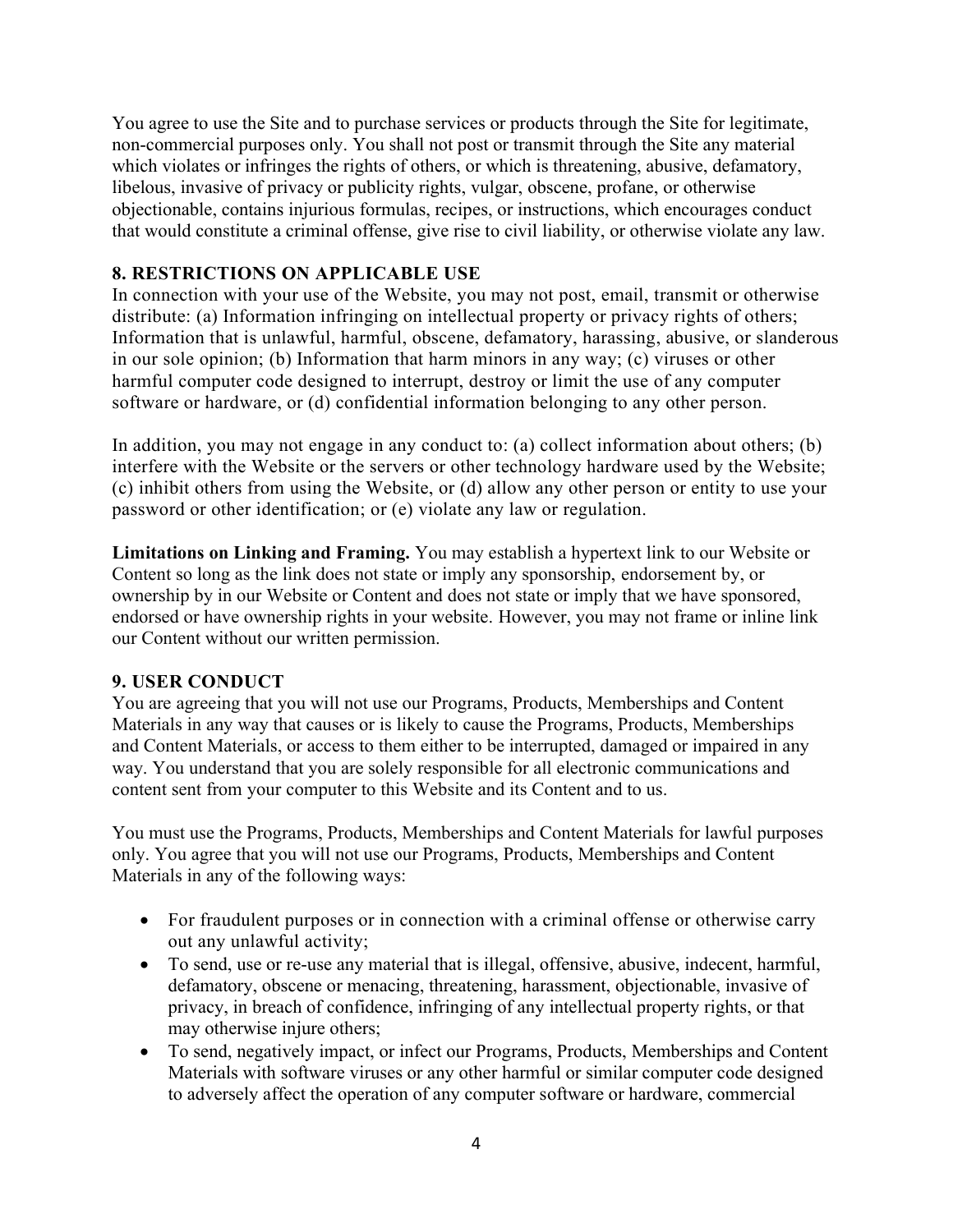solicitation, chain letters, mass mailings or any spam, whether intended or not;

- To cause annoyance, inconvenience, fear, needless anxiety, or violence;
- To impersonate any third party or otherwise mislead as to the origin of your contributions;
- To post or create unrelated or misleading content or links; or
- To repost, reproduce, duplicate, copy or resell any part of our Programs, Products, Memberships and Content Materials in a way that is not in compliance with these Terms of Use or any other agreement with us.

In the event that, this clause is breached we reserve the right to cease your access to our Programs, Products, Membership, and Content Materials, including our Community Facebook page immediately and permanently.

### 10. MEDIA RELEASE

By participating in our Programs, Products, and Membership, and using our Content Materials, including our Community Facebook page, you consent to photographs, videos, and/or audio recordings that may be made that may contain you, your voice and/or your likeness. In our sole discretion, we reserve the right to use these photographs, videos, and or/audio recordings and/or any other materials submitted by you to us in connection with your participation in our Programs, Products and Membership in our current or future Programs, Products and Membership, and/or marketing or promotional efforts, without compensation to you at any time, now or in the future.

### 11. USE OF TEMPLATES AND FORMS

The Company provides various templates and/or forms for download and/or sale on this Website. The Company grants you a limited, personal, non-exclusive, non-transferable license to use our templates and/or forms for your own personal or internal business use. Except as otherwise provided, you acknowledge and agree that you have no right to modify, edit, copy, reproduce, create derivative works of, reverse engineer, alter, enhance or in any way exploit any of the templates and/or forms in any manner, except for modifications in filling out the templates and/or forms for your authorized use.

By ordering or downloading Forms, you agree that the Forms you purchase, or download may only be used by you for your personal use and may not be sold or redistributed without the express written consent of the Company.

### 12. GRANT OF SINGLE-USER LICENSE

YOU ARE THE ONLY PERSON ENTITLED TO USE THE SOFTWARE. IWT Capital 1, LLC grants you the revocable, personal, non-exclusive and nontransferable license and right to activate and run the online courses accompanied by or included with this License, all content included therewith, updates (if any), and all corresponding documentation (collectively referred to as the "Software"). ONLY YOU (AND NO ONE ELSE) ARE ENTITLED TO USE THE SOFTWARE. The Software is protected by copyright and other state, federal and international intellectual property laws. IWT Capital 1, LLC reserves all rights not expressly granted in this License, and IWT Capital 1, LLC continues to own the Software, including all rights, title, interest, and all copyrights in and to the Software as well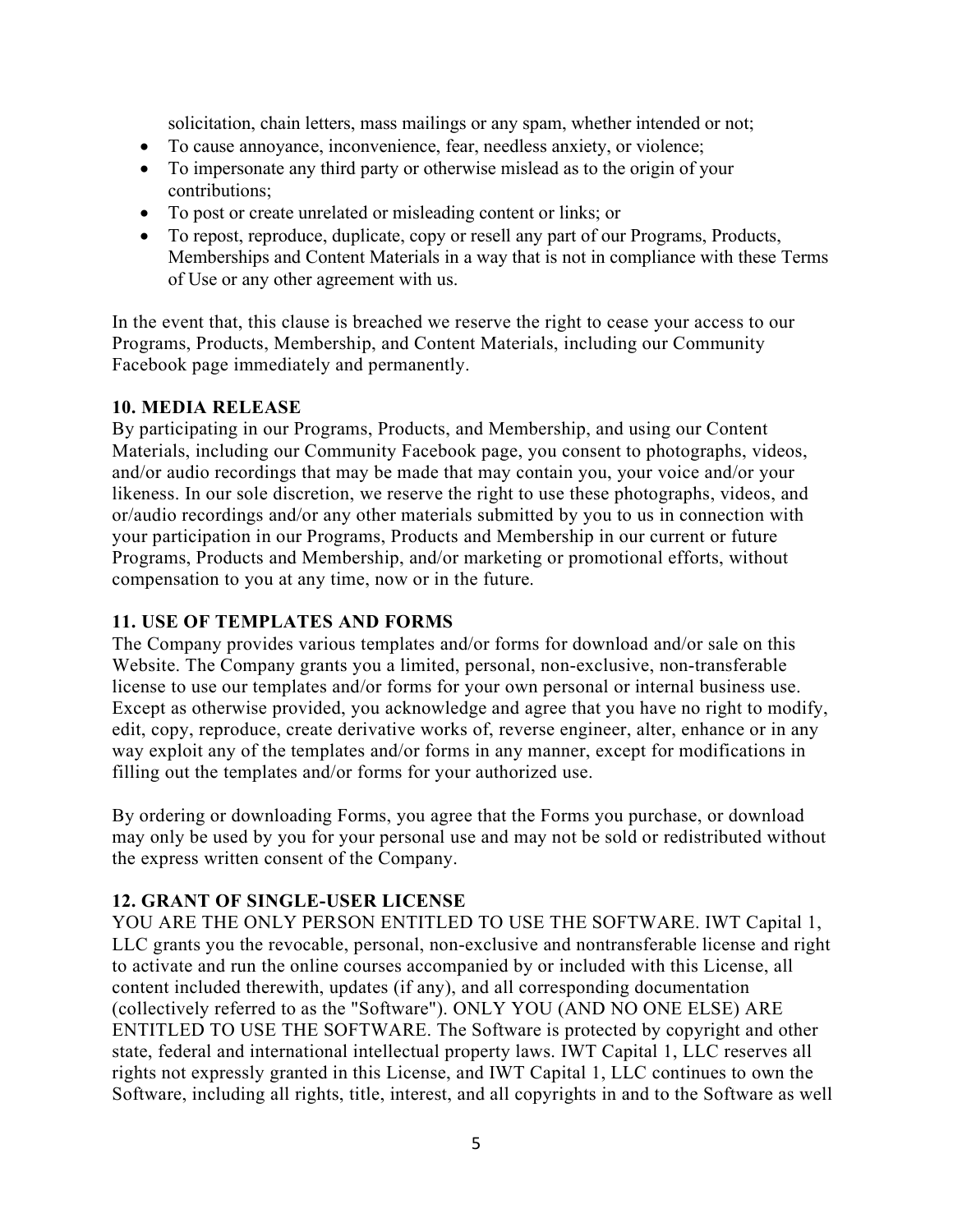as any copy made by you. Unauthorized copying of the Software, or failure to comply with this License will result in automatic termination of the license granted hereunder, and will entitle IWT Capital 1, LLC to pursue other legal remedies against you. IMPORTANT, under the terms of this License:

YOU MAY: (a) Run the Software on any computer(s) solely for your personal and noncommercial use.

YOU MAY NOT: (a) Allow any other person to use the Software, (b) share the login information with anyone else; (c) modify, translate, reverse engineer, decompile, decode, decrypt, disassemble, adapt, create a derivative work of, re-teach the information provided to others, or in any way derive source code from or copy the Software; (d) sell, rent, lease, sublicense, or otherwise transfer or distribute the Software to any other person or entity without the prior written consent of IWT Capital 1, LLC (and any attempt to do so shall be void); (e) remove or conceal any proprietary notices, labels, or trademarks on the Software; (f) direct, assist or permit any other person or entity to do any of the foregoing; or (g) copy any of the questions or answers for any reason.

# 13. SOFTWARE TERMS OF USE

The term of the License granted hereunder shall commence upon purchase of the Software or your access to the Software; and such license will expire one (1) year from the date of purchase (not to be confused with the usage period of the product). Upon expiration or termination of the license granted hereunder, you understand: (i) after one (1) year of access to the Software, your access will be terminated and, (ii) after one (1) year of access to the Software, your access to the calls and curriculum will be under the discretion of IWT Capital 1, LLC.

### 14. ACCOUNT LOGIN INFORMATION AND SECURITY

We maintain security measures to protect your personal information from unauthorized access, misuse, or disclosure. However, no exchange of data over the Internet can be guaranteed as 100% secure. While we make every effort to protect your personal information shared with us through our Site, you acknowledge that the personal information you voluntarily share with us through this Site could be accessed or tampered with by a third party. You agree that we are not responsible for any intercepted information shared through our Site without our knowledge or permission. Additionally, you release us from any and all claims arising out of or related to the use of such intercepted information in any unauthorized manner.

Our system does not store your master password on our servers so your passwords cannot be retrieved by anyone but you. If you forget your master password, you will have to reset your account and setup a new one.

The following rules govern the security of your Course Account and Login Information:

 You shall not share your Account and Login Information with any third party, let anyone else access or use your Account, or do anything else that might jeopardize the security of your Account. Sharing your Account and Login Information with anyone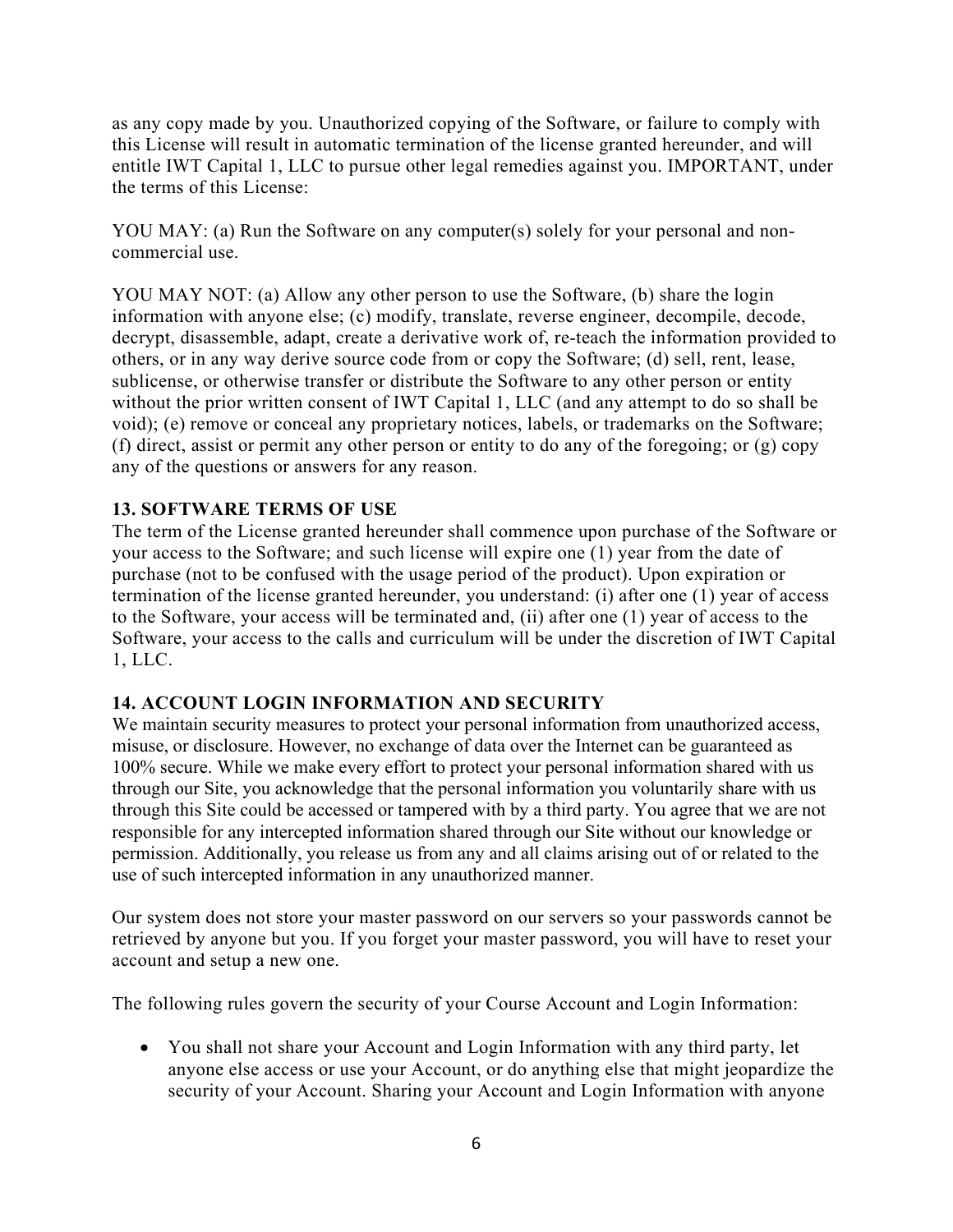else will result in immediate removal from the program, service, and/or application without notice and without refund;

- In the event you become aware of or reasonably suspect any breach of security, including without limitation any loss, theft, or unauthorized disclosure of the Login Information, you must immediately notify Teachable and modify your Login Information;
- You are solely responsible for maintaining the confidentiality of your Login Information (including your password), and for restricting access to your hardware device while logged into our Site;
- You will be responsible for all activities coming from your Account or from your hardware device, including purchases, whether or not authorized by you;
- You must not impersonate someone else or provide account information or an email address other than your own. Your account must not be used for any illegal or unauthorized purpose. You must not, in the use of the Service, violate any laws in your jurisdiction.

# 15. COOKIES

We may send cookies to your computer in order to uniquely identify your browser and improve the quality of our service. The term "cookies" refers to small pieces of information that a website sends to your computer's hard drive while you are viewing the Site. We may use both session cookies (which expire once you close your browser) and persistent cookies (which stay on your computer until you delete them). You have the ability to accept or decline cookies using your web browser settings. If you choose to disable cookies, some areas of the Site may not work properly or at all.

The Site does not respond to Do Not Track signals sent by your browser.

### 16. THIRD PARTY LINKS

The Site may contain links to third party websites. Except as otherwise discussed in the Terms, this document only addresses the use and disclosure of information we collect from you on our Site. Other sites accessible through our site via links or otherwise have their own policies in regard to privacy. We are not responsible for the privacy policies or practices of third parties.

#### 17. REVERSE ENGINEERING

You agree not to undertake any of the following actions:

a) Reverse engineer, or attempt to reverse engineer or disassemble any code or software from or on the Website or Services;

b) Violate the security of the Website or Services through any unauthorized access, circumvention of encryption or other security tools, data mining or interference to any host, user or network.

#### 18. INTELLECTUAL PROPERTY

You acknowledge and agree that the Website and the information, content and software presented to you through or by the Website or used in connection with the Website contain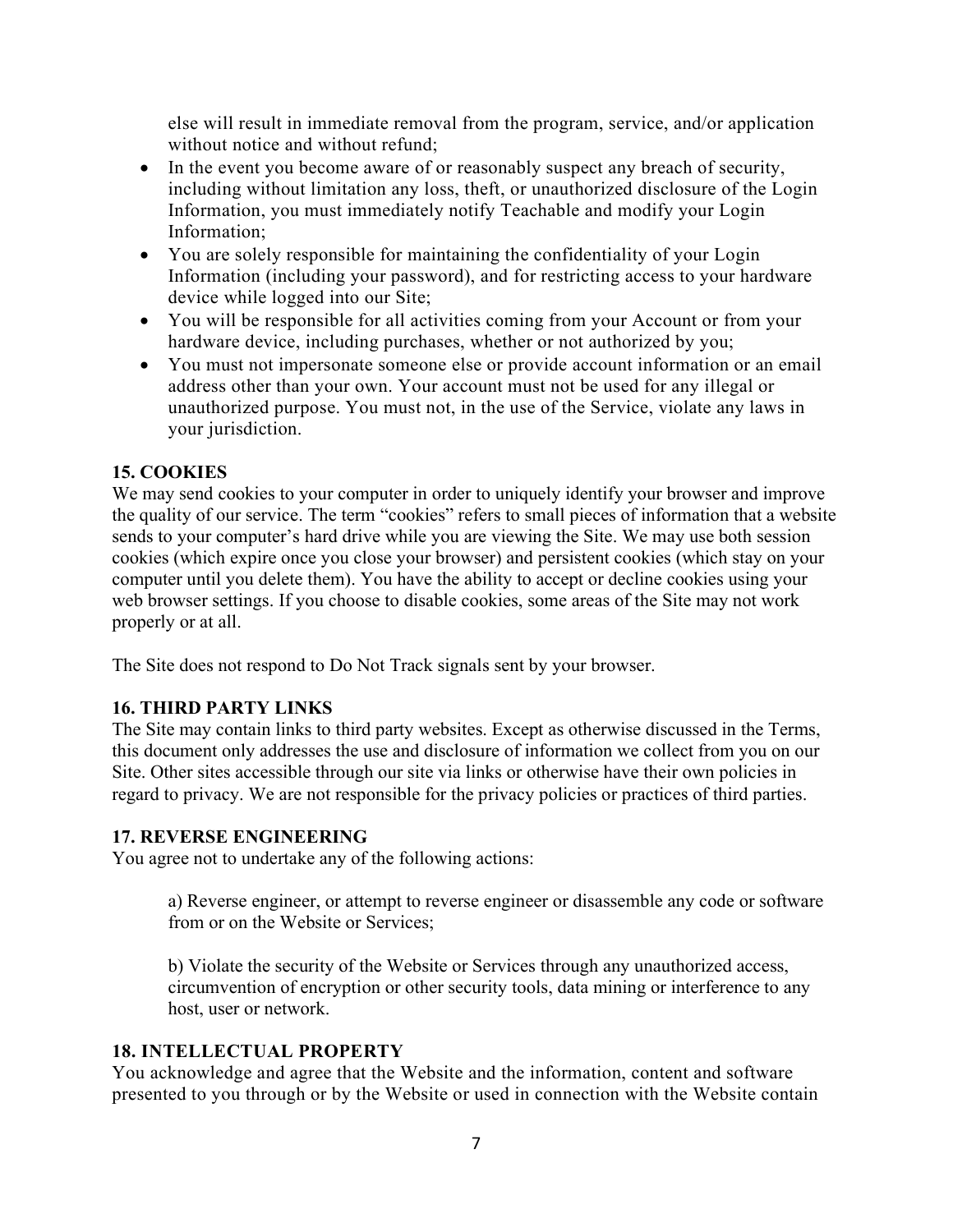proprietary and confidential information that is protected under U.S. and international intellectual property laws, including those pertaining to the protection of copyrights, trademarks, service marks, and patents, and security components that protect digital information.

Except as otherwise provided, you acknowledge and agree that you have no right to modify, edit, copy, sell, rent, distribute, duplicate, lease, reproduce, create derivative works of, reverse engineer, alter, enhance or in any way exploit any of the Website, Program or Materials in any manner or medium (including by email or other electronic means). You shall not remove any copyright notice or author designation from any part of the Program and Materials.

You may not remove any copyright notices from our materials. We reserve all of our other rights not granted in these Terms. You agree not to access the Website by any means other than through the interface that is provided by us for use in accessing the Website. All third-party product and company names are trademarks <sup>™</sup> or registered ® trademarks of their respective holders. Use of them does not imply any affiliation with or endorsement by them.

If you feel that any of Your intellectual property rights have been infringed or otherwise violated by the posting of information or media by another of Our users, please contact Us and let Us know.

All rights not expressly granted in these terms or any express written license, are reserved by us.

### 19. REFUND POLICY

Due to the digital nature of our products and the fact that it is immediate access, all sales are final. No refunds will be issued.

#### 20. SALES

The Company may sell goods or services or allow third parties to sell goods or services on the Website. The Company undertakes to be as accurate as possible with all information regarding the goods and services, including product descriptions and images. However, the Company does not guarantee the accuracy or reliability of any product information, and You acknowledge and agree that You purchase such products at Your own risk.

You agree to be financially responsible for all purchases made by you or someone acting on your behalf. You agree to use our Programs, Products, Services, and Content Materials for legitimate, non-commercial purposes only and not for speculative, false, fraudulent, or illegal purposes.

#### 21. FEES AND PAYMENTS

As consideration for any purchase, you make on the Websites, you shall pay IWT Capital 1, LLC all applicable fees and taxes. We (or our third-party payment processor) shall authorize your credit card, bank account, or other approved payment facility you provided during the registration process for the full payment of the fees and any applicable taxes, and you hereby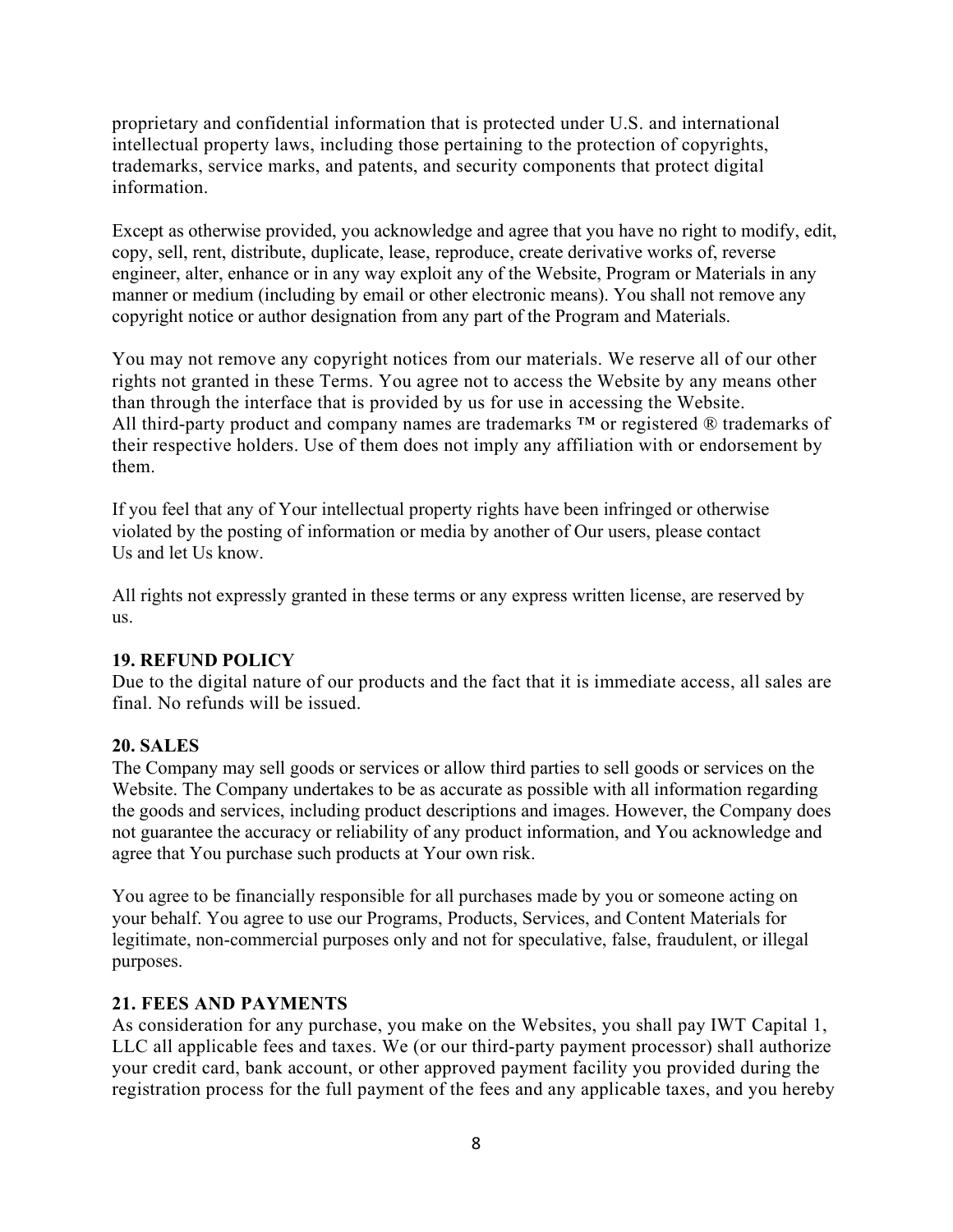consent to the same. If the mailing address you provided us is in the United States, all payments will be charged and made in U.S. dollars. If the mailing address you provided us is outside the United States or any of its possessions or territories, all payments will be charged and made in your local currency.

You must provide current, complete, and accurate billing and credit card information. You must promptly update all billing information (such as billing address, card number, and expiration date) to keep your account current, complete, and accurate, and you must promptly contact us if your credit card is lost or stolen, or if you become aware of a potential breach of account security (such as an unauthorized disclosure or use of your Sign-In Name or Password). You hereby authorize IWT Capital 1, LLC to obtain or determine updated or replacement expiration dates for your credit card in the event that the credit card you provided us expires. We reserve the right to charge any renewal card issued to you to the same extent as the expired card. If payment is not received from your credit card issuer, you hereby agree to pay all amounts due upon demand. You agree to pay all costs of collection, including attorney's fees and costs, on any outstanding balance. In certain instances, the issuer of your credit card may charge you a foreign transaction fee or related charges, which you will be responsible to pay. You are advised to check with your bank and credit card issuer for details.

If paying by debit card, or credit card, you give us permission to automatically charge your credit or debit card as payment for your Program or Product without any additional authorization, for which you will receive an electronic receipt. In the event that payment is not received by the due date the Program or Product will not continue, and we reserve the right to cease your access immediately and permanently. If you fail to make payment in a timely manner in accordance with these Terms of Use or voluntarily decide to withdraw from our Programs or Products at any time or for any reason whatsoever, you still will remain fully responsible for the full cost of the Programs, Products, and/or Services.

In the event that a chargeback is placed on a purchase, or we receive a chargeback threat during or after your purchase, we reserve the right to report the incident to all three credit reporting agencies or to any other entity for inclusion in any chargeback database or for listing as a delinquent account which could have a negative impact on your credit report score. The information reported will include your name, email address, order date, order amount, and billing address. Chargeback abusers wishing to be removed from the database shall make the payment for the amount of the chargeback.

You release us, our affiliates, our payment processing company, and Merchants from any damages that you incur, and agree not to assert any claims against us or them, arising from your purchase through or use of our Website or its Content.

#### 22. PAYMENT POLICY FOR PROGRAM

You are responsible to pay for the Program in full (including all applicable sales and other taxes or fees) and for providing us with a valid credit card or other payment method. You authorize Company to automatically charge the credit card on file for any and all Program balances owed, and you agree to keep this information current and up to date with the Company. If you select the payment plan, your card will be charged the first installment payment when you register, and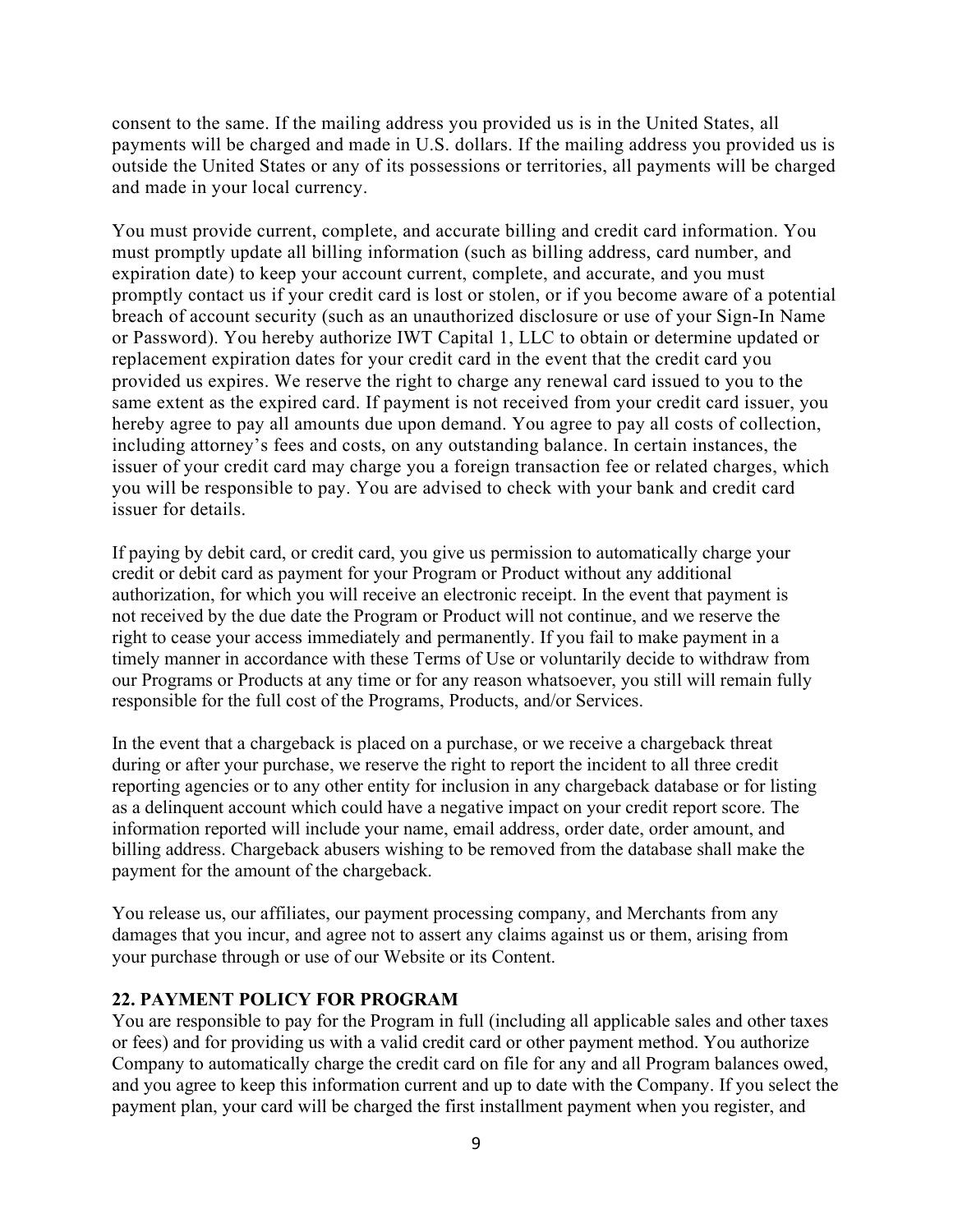subsequent payments as outlined in your payment plan on the same day of the month until the balance is paid in full. If you have selected a payment plan and you miss a payment, your account status will be changed to "delinquent." You may immediately lose access to future Modules and Bonuses and your access to the Site and all Content will be revoked seven (7) days after your payment declines. You will also not receive access to future versions of the Program as it's released until all payments are made in full.

If your account remains in delinquent status for longer than sixty (60) days, the Company reserves the right to report any delinquent balance owed to a credit reporting bureau and/or collections agency subject to the Company's sole discretion until the account is caught up and in good standing.

To be clear, the Service is not a "pay in part" program where you can pay only for access to certain Modules and not others. This is a full immersion program, and your payment plan is a convenience that we offer so that you can make the price sustainable.

### 23. ASSUMPTION OF RISK

As a Licensee, you agree that you are using your own judgment in using our Programs, Products, Memberships, and Content Materials and you agree that you are doing so at your own risk. Our Programs, Products, and Content Materials are for informational, entertainment and educational purposes only. You agree and understand that you assume all risks and no results are guaranteed in any way related to our Programs, Products, and Content Materials. Our Programs, Products, and Content Materials are merely to provide you with education and tools to help you make your own decisions for yourself. You are solely responsible for your actions, decisions and results based on the use, misuse or non-use of our Programs, Products, and Content Materials.

We take every precaution to protect our Programs, Products, and Content Materials. However, due to the nature of the Internet, we cannot completely ensure or warrant the security of the Programs, Products, and Content Materials or the contributions or information transmitted to us on or through our Website or our Programs, Products, and Content Materials. Submitting contributions or information on this Website or through our Programs, Products, and Content Materials is done entirely at your own risk. We make no assurances about our ability to prevent any such loss or damage to you or to any other person, company or entity arising out of use of our Programs, Products, and Content Materials and you agree that you are assuming such risks.

You acknowledge and agree that any information posted on Our Website is not intended to be legal advice, medical advice, or financial advice, and no fiduciary relationship has been created between You and the Company. You further agree that Your purchase of any of the products on the Website is at Your own risk. The Company does not assume responsibility or liability for any advice or other information given on the Website.

#### 24. NO WARRANTIES OR GUARANTEES

WE PROVIDE THE WEBSITE "AS IS", "WITH ALL FAULTS" AND "AS AVAILABLE." WE MAKE NO EXPRESS WARRANTIES OR GUARANTEES ABOUT THE WEBSITE. TO THE EXTENT PERMITTED BY LAW, WE DISCLAIM IMPLIED WARRANTIES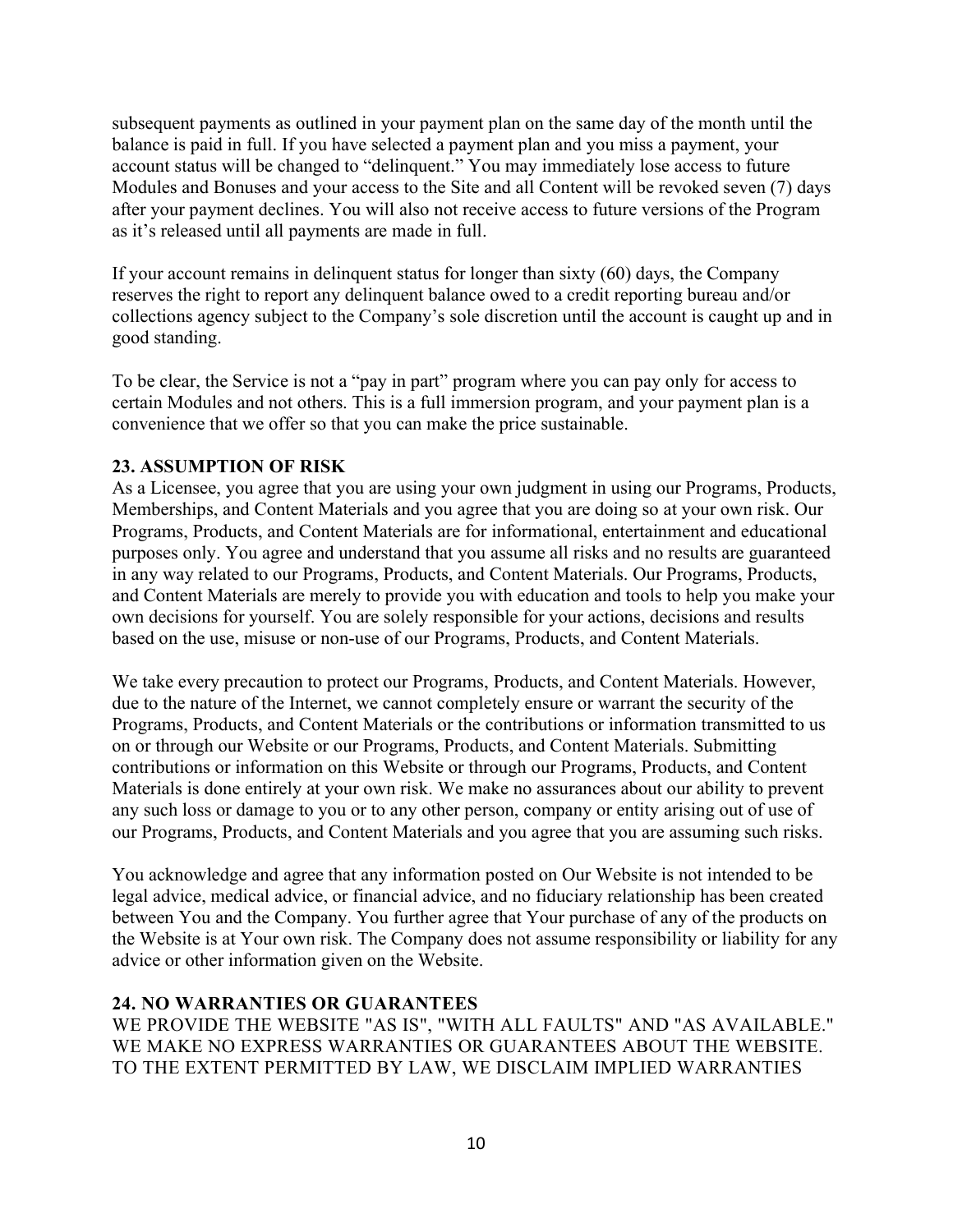THAT THE WEBSITE IS MERCHANTABLE, OF SATISFACTORY QUALITY, ACCURATE, FIT FOR A PARTICULAR PURPOSE OR NEED, OR NON-INFRINGING. WE DO NOT GUARANTEE ANY PARTICULAR RESULTS THAT MAY BE OBTAINED FROM THE USE OF THE WEBSITE, INCLUDING ANY INFORMATION OR CONTENT OBTAINED AS A RESULT OF USING THE WEBSITE WILL BE EFFECTIVE, RELIABLE, ACCURATE, OR MEET YOUR REQUIREMENTS. WE DO NOT GUARANTEE THAT YOU WILL BE ABLE TO ACCESS OR USE THE WEBSITE (EITHER DIRECTLY OR THROUGH THIRD-PARTY NETWORKS) AT TIMES OR LOCATIONS OF YOUR CHOOSING. NO ORAL OR WRITTEN INFORMATION OR ADVICE GIVEN BY OUR REPRESENTATIVES SHALL CREATE A WARRANTY. YOU MAY HAVE ADDITIONAL CONSUMER RIGHTS UNDER YOUR LOCAL LAWS THAT THIS CONTRACT CANNOT CHANGE. YOU USE THE WEBSITE AT YOUR OWN RISK.

BY PURCHASING THE PROGRAM OR SERVICE, YOU ACCEPT, AGREE AND UNDERSTAND THAT YOU ARE FULLY RESPONSIBLE FOR YOUR PROGRESS AND RESULTS FROM YOUR PARTICIPATION AND THAT WE OFFER NO REPRESENTATIONS, WARRANTIES OR GUARANTEES VERBALLY OR IN WRITING REGARDING YOUR FUTURE EARNINGS, BUSINESS PROFIT, SUCCESSFUL REGISTRATIONS OF INTELLECTUAL PROPERTY, MARKETING PERFORMANCE, OR AUDIENCE GROWTH OF ANY KIND. THE COMPANY DOES NOT GUARANTEE THAT YOU WILL GET ANY RESULTS USING ANY OF OUR IDEAS, TOOLS, STRATEGIES OR RECOMMENDATIONS, AND NOTHING IN OUR PROGRAM IS A PROMISE OR GUARANTEE TO YOU OF SUCH RESULTS.

WE SHALL NOT BE LIABLE FOR ANY INDIRECT, SPECIAL, INCIDENTAL, CONSEQUENTIAL OR EXEMPLARY DAMAGES ARISING FROM YOUR USE OF THE SERVICE. THESE EXCLUSIONS APPLY TO ANY CLAIMS FOR LOST PROFITS, LOST DATA, LOSS OF GOODWILL, WORK STOPPAGE, COMPUTER FAILURE OR MALFUNCTION, OR ANY OTHER COMMERCIAL DAMAGES OR LOSSES, EVEN IF WE OR OUR SERVICE PROVIDERS KNEW OR SHOULD HAVE KNOWN THE POSSIBILITY OF SUCH DAMAGES. BECAUSE SOME STATES OR JURISDICTIONS DO NOT ALLOW THE EXCLUSION OR THE LIMITATION OF LIABILITY FOR CONSEQUENTIAL OR INCIDENTAL DAMAGES, IN SUCH STATES OR JURISDICTIONS, THE SERVICE PROVIDERS' LIABILITY IN SUCH STATE OR JURISDICTION IS LIMITED TO THE EXTENT PERMITTED BY LAW.

#### 25. LIMITATION ON LIABILITY

The Company is not liable for any damages that may occur to You as a result of Your use of the Website or Services, to the fullest extent permitted by law. The maximum liability of the Company arising from or relating to this Agreement is limited to the greater of one hundred (\$100) US Dollars or the amount You paid to the Company in the last six (6) months. This section applies to any and all claims by You, including, but not limited to, lost profits or revenues, consequential or punitive damages, negligence, strict liability, fraud, or torts of any kind.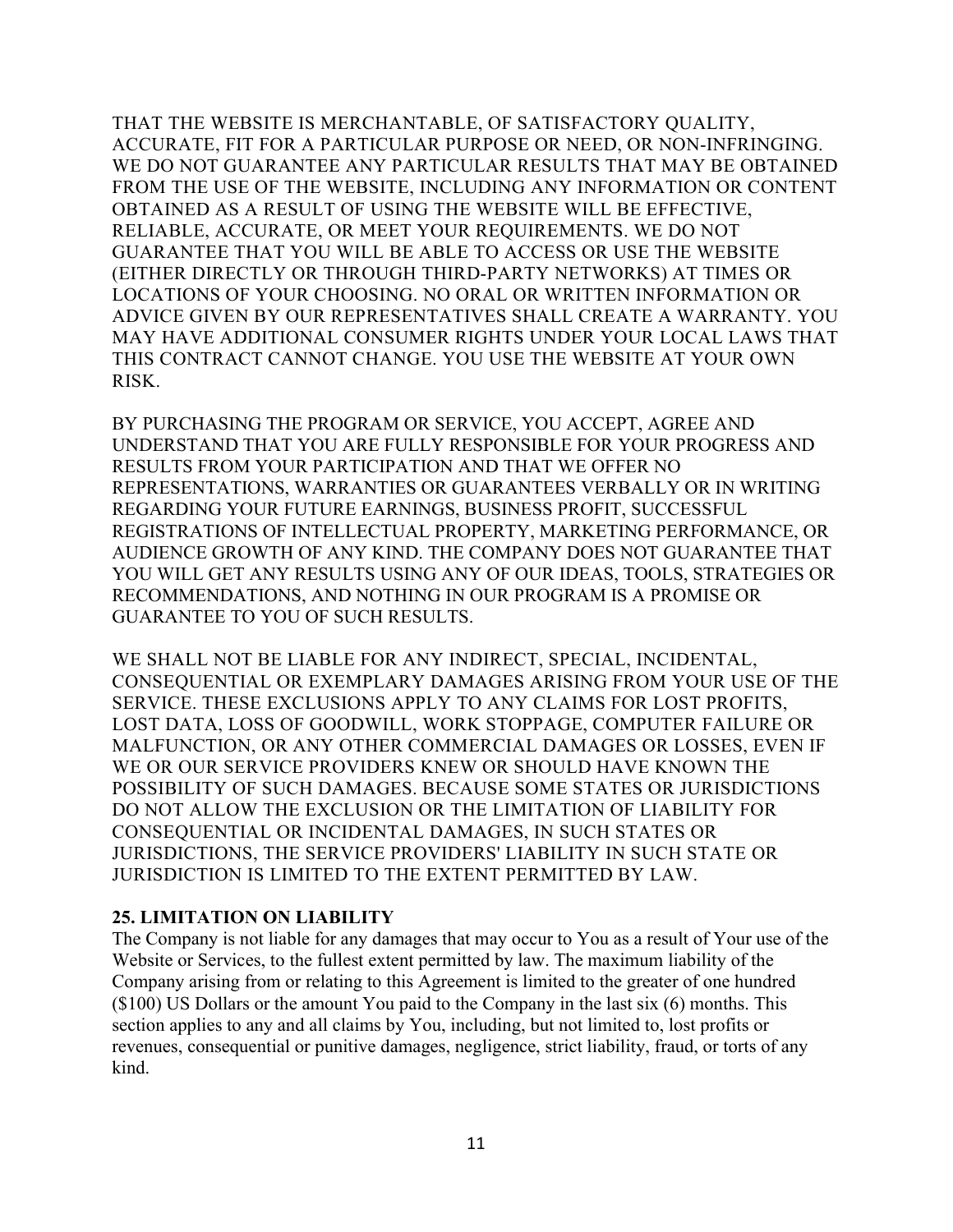## 26. INDEMNIFICATION

You shall indemnify and hold us harmless from and against any and all losses, damages, settlements, liabilities, costs, charges, assessments, and expenses, as well as third party claims and causes of action, including, without limitation, attorney's fees, arising out of any breach by you of any of these Terms and Conditions, or any use by you of the Site or Service. You shall provide us with such assistance, without charge, as we may request in connection with any such defense, including, without limitation, providing us with such information, documents, records, and reasonable access to you, as we deem necessary. You shall not settle any third-party claim or waive any defense without our prior written consent.

# 27. NOTICE AND TAKE DOWN PROCEDURES

If you believe any materials accessible on or from the Website infringe your copyright, trademark, or other legal rights, you may request removal of those materials (or access thereto) from the Website by contacting us at hello@itradeandtravel.com.

# 28. AFFILIATE MARKETING AND ADVERTISING

The Company, through the Website and Services, may engage in affiliate marketing whereby the Company receives a commission on or percentage of the sale of goods or services on or through the Website. The Company may also accept advertising and sponsorships from commercial businesses or receive other forms of advertising compensation. This disclosure is intended to comply with the US Federal Trade Commission Rules on marketing and advertising, as well as any other legal requirements which may apply.

### 29. VISITORS' GDPR RIGHTS

According to the GDPR a "data subject" is defined as an identifiable natural person. A natural person is one who can be identified, directly or indirectly, in particular by reference to an identifier such as: a name, an identification number, location data, or online identifier. Alternatively, they may be identified by reference to one or more factors specific to the physical, physiological, genetic, mental, economic, cultural, or social identity of that natural person. A data subject may be of any age or nationality.

As a data subject, within the European Union, you are entitled to certain rights under the General Data Protection Regulation (GDPR). Those rights include:

You have the right to be informed with respect to your personally identifiable information (PII) retained by the Company. As such, you may request access to your data that the Company stores and the rights to either correct or erase your personal data.

We will retain any personally identifiable information you choose to provide to us unless: (a) you request for us to delete the information, (b) we stop using our existing data providers, or (c) at Company's discretion, we decide to remove the data.

You have the right to seek restrictions on the processing of your data.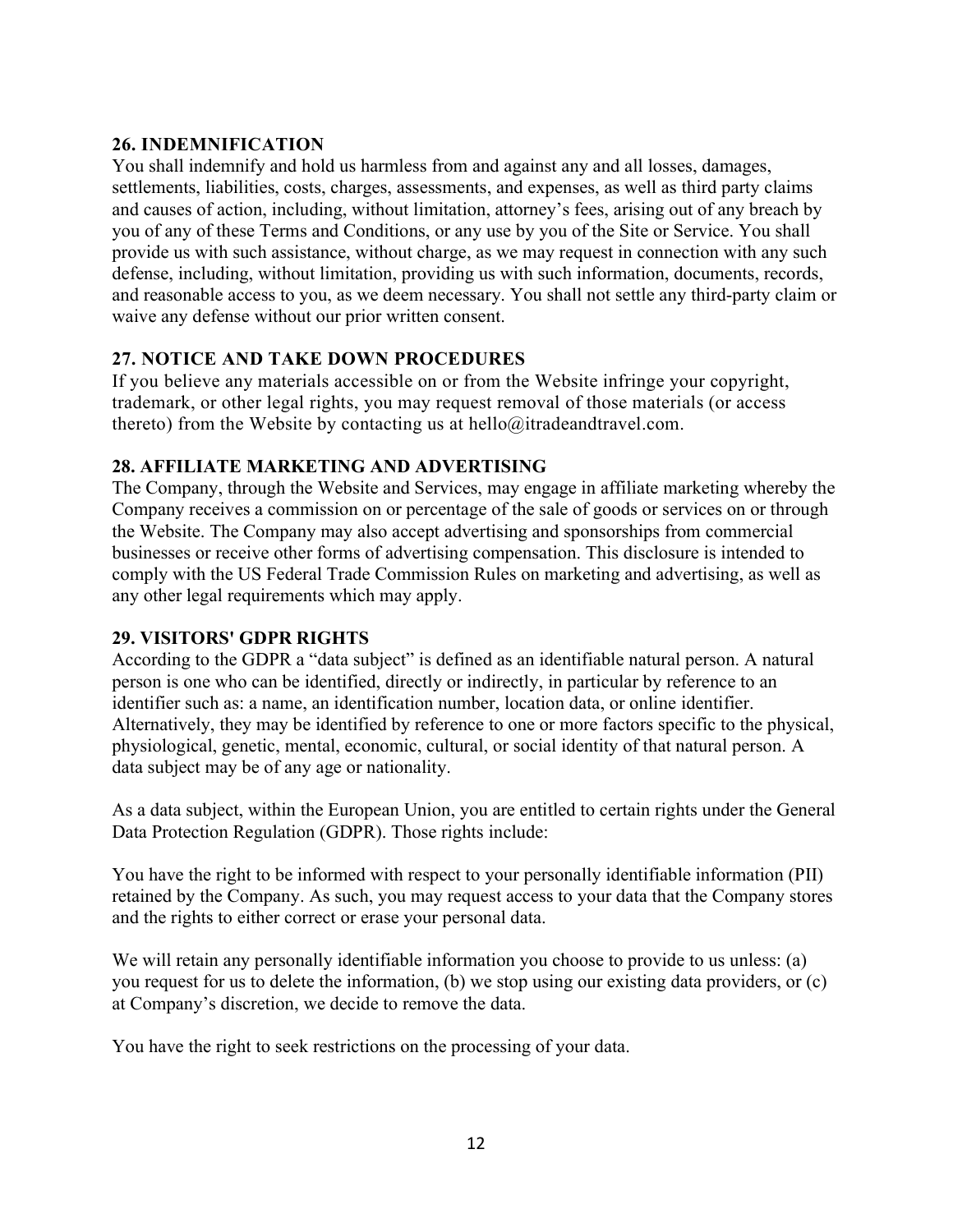You have the right to object to the processing of your data and the right to the portability of your data.

You have the right to withdraw consent provided to the Company concerning the processing of your personal data, as well as the right to withdraw that consent at any time, without affecting the lawfulness of processing based upon consent that occurred prior to your withdrawal of consent.

You have the right to not be subjected to automated decision-making via pre-ticked boxes, additions to our email marketing lists and the like.

You have the right to lodge a complaint with a supervisory authority that has jurisdiction over issues related to the General Data Protection Regulation.

We require only the information that is reasonably required to enter into a contract with you. We will not require you to provide consent for any unnecessary processing as a condition of entering into a contract with us by way of downloading a lead magnet, webinar, freebie or any other traditional list building methods.

# 30. TERMINATION AND MODIFICATION

You agree that we may without prior notice, discontinue, temporarily or permanently, the Website (or any part thereof) or eliminate your account, any associated email address, and remove any information you uploaded or provided to the Website with or without notice. Cause for termination will include, but not be limited to, (a) violations of these Terms or any other policy of IWT Capital 1, LLC, (b) requests by law enforcement or other government agencies, (c) a request by you, (d) discontinuance or material modification to the Website, or (e) unexpected technical or security issues or problems.

### 31. COMPLIANCE WITH APPLICABLE LAWS

The Websites are based in the United States. We make no claims concerning whether the Content may be downloaded, viewed, or be appropriate for use outside of the United States. If you access the Websites or the Content from outside of the United States, you do so at your own risk. Whether inside or outside of the United States, you are solely responsible for ensuring compliance with the laws of your specific jurisdiction.

### 32. JURISDICTION AND CHOICE OF LAW

The laws of the State of Texas govern this contract and any claim or dispute that you may have against us, without regard to its conflict of laws rules, and that the United Nations Convention on Contracts for the International Sale of Goods will have no applicability. You further agree that any disputes or claims that you may have against us will be exclusively resolved by a court located in Texas. You irrevocably consent to the venue and jurisdiction of such courts.

BY AGREEING TO THIS AGREEMENT, YOU ARE: (1) WAIVING CLAIMS THAT YOU MIGHT OTHERWISE HAVE AGAINST US BASED ON THE LAWS OF OTHER JURISDICTIONS, INCLUDING YOUR OWN; (2) IRREVOCABLY CONSENTING TO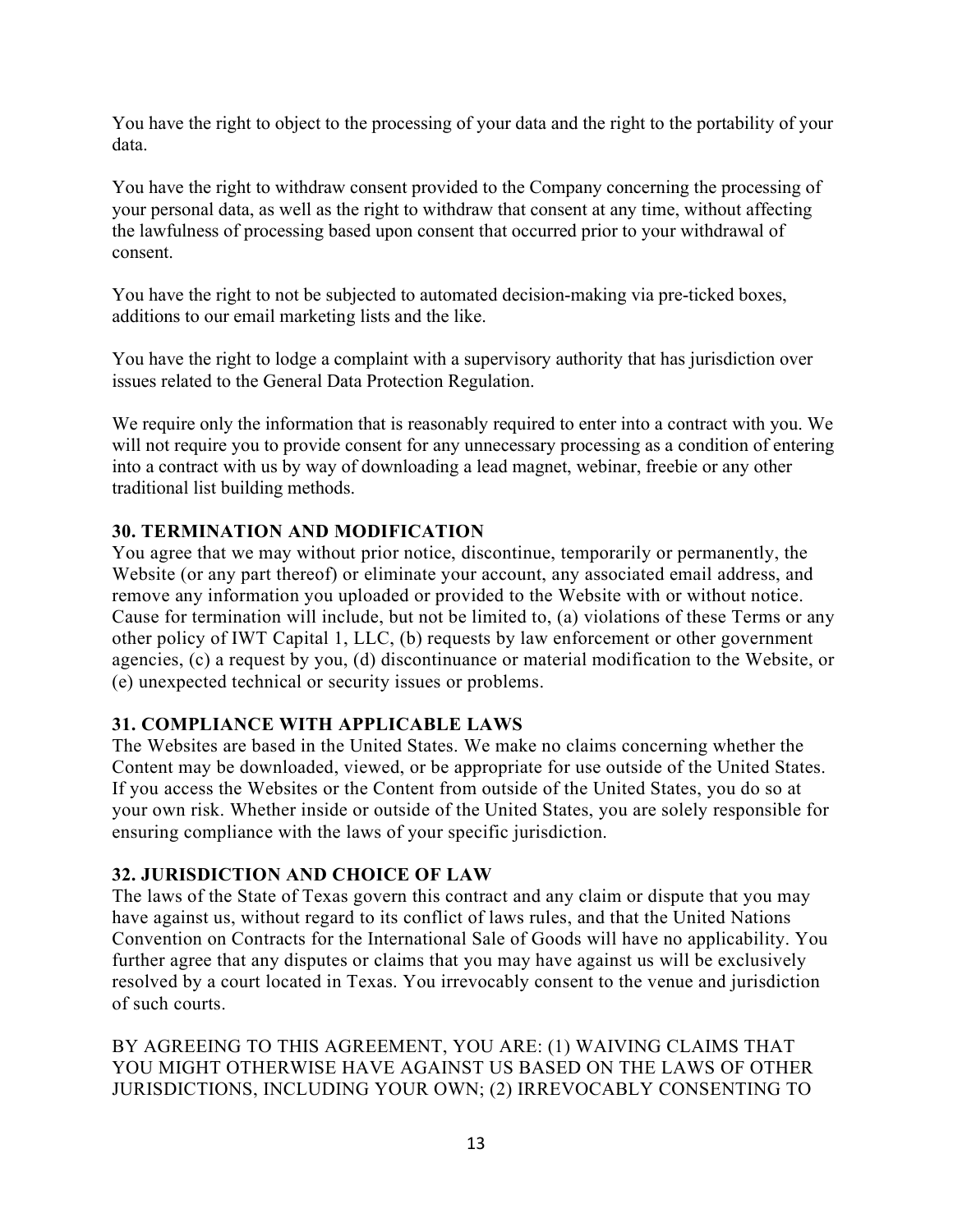THE EXCLUSIVE JURISDICTION OF, AND VENUE IN, STATE AND FEDERAL COURTS IN THE STATE OF OVER ANY DISPUTES OR CLAIMS YOU HAVE WITH US; AND (3) SUBMITTING YOURSELF TO THE PERSONAL JURISDICTION OF COURTS LOCATED IN FOR THE PURPOSE OF RESOLVING ANY SUCH DISPUTES OR CLAIMS.

## 33. DISPUTE RESOLUTION

It is hoped that should we ever have any differences; we could be able to work them out amicably through e-mail correspondence. However, should we be unable to seek resolution within a reasonable time, you agree now that the only method of legal dispute resolution that will be used is binding arbitration before a single arbitrator, selected jointly, in accordance with the American Arbitration Association Rules. Prior to seeking arbitration, you must send an e-mail to us at hello@itradeandtravel.com and include all of your reasons for dissatisfaction with your Program. You understand and agree now that the only remedy that can be awarded to you through arbitration is full refund of your Payment made to date. No other actions or financial awards of consequential damages, or any other type of damages, may be granted to you. We both agree now that the decision of the arbitrator is final and binding and may be entered as a judgment into any court having the appropriate jurisdiction.

By purchasing our Programs or Products you are agreeing to a modification of the statute of limitations such that any arbitration must begin within one (1) year of the date of your e-mail to us referenced above or you waive the right to seek dispute resolution by arbitration or to take any other legal action.

You also agree that should arbitration take place, it will be held in San Diego, California, and the prevailing party shall be entitled to all reasonable attorneys' fees and all costs necessary to enforce the decision of the arbitrator.

In the event of a dispute between us, you agree to not engage in any conduct or communications, public or private, including on social media, designed to disparage us, our Company, or any of our Programs, Products or Services. Where requested by law or arbitration, of course, you are not prohibited from sharing your thoughts and opinions as a part of the legal process.

### 34. NON-DISPARAGEMENT

By purchasing our products, you ("Client") agree and accept that the only venue for resolving such a dispute shall be in the venue set forth herein. The parties agree that they neither will engage in any conduct or communications with a third party, public or private, designed to disparage the other. Neither Client nor any of Client's associates, employees or affiliates will directly or indirectly, in any capacity or manner, make, express, transmit speak, write, verbalize or otherwise communicate in any way (or cause, further, assist, solicit, encourage, support or participate in any of the foregoing), any remark, comment, message, information, declaration, communication or other statement of any kind, whether verbal, in writing, electronically transferred or otherwise, that might reasonably be construed to be derogatory or critical of, or negative toward, the Company or any of its programs, members, owner directors, officers, Affiliates, subsidiaries, employees, agents or representatives.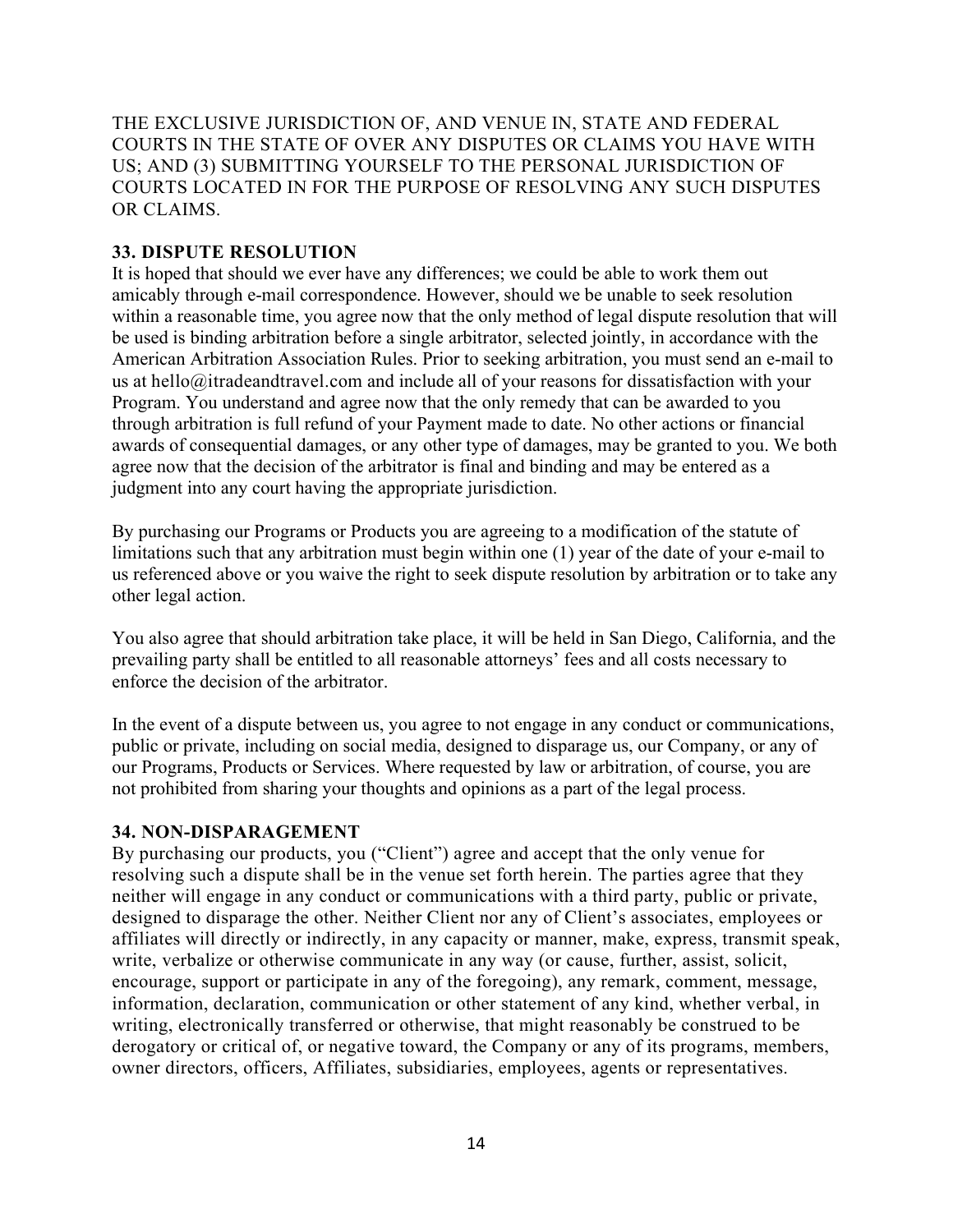#### 35. CONFIDENTIAL INFORMATION

To use our Programs, Products, Services, Memberships and Content Materials, we may seek personal data or information including your name, e-mail address, phone number, street address, billing information, birthday, preferences, interests, assignments, or other personally- identifying information ("Confidential Information"), or you may offer or provide a comment, photo, image, video or any other submission to us when using or participating in our Programs, Products, Services, Memberships and Content Materials ("Other Information"). By providing such Confidential Information or Other Information to us, you grant us permission to use and store such information. We, in turn, will use our best efforts to keep your Confidential Information safe, secure and confidential in accordance with these Terms of Use and our full Privacy Policy which may be found on our Website. If you believe that any of your Confidential Information is incorrect or incomplete, please contact us as soon as possible. We will promptly correct any Confidential Information found to be incorrect.

What We Do with Confidential Information. We request and require various personal data and/or Confidential Information to understand your needs and provide you with better services. In addition, we may use such data and Confidential Information for the following reasons: (1) for internal record keeping, (2) to improve our Programs, Products, Services, Memberships and Content Materials, (3) to periodically send promotions about new Programs, Products or Services or other special offers from which you may unsubscribe at any time, (4) for aggregate, nonidentifiable data for research purposes, (5) to customize the respective Programs, Products or Services you purchase or use according to your interests and/or (6) for support or communication.

#### 36. DISCLAIMERS

Our Programs, Products, Services, and Content Materials are for informational, entertainment and educational purposes only. Further, outcomes from our Product, Programs, Services, Memberships, or Content Materials are the result of the energy and intention you put behind it. Therefore, to the fullest extent permitted by law, we expressly exclude any liability for any direct, indirect or consequential loss or damage incurred by you or others in connection with our Programs, Products, Services, and Content Materials, including without limitation any liability for any accidents, delays, injuries, harm, loss, damage, death, lost profits, personal or business interruptions, misapplication of information, physical or mental disease, condition or issue, physical, mental, emotional, or spiritual injury or harm, loss of income or revenue, loss of business, loss of profits or contracts, anticipated savings, loss of data, loss of goodwill, wasted time and for any other loss or damage of any kind, however and whether caused by negligence, breach of contract, or otherwise, even if foreseeable. You specifically acknowledge and agree that we are not liable for any defamatory, offensive or illegal conduct of any other Program, Product, Service or Content Materials participant or user, including you.

Medical Disclaimer. Our Programs, Products, Services, and Content Materials are not to be perceived as or relied upon in any way as medical advice or mental health advice. The information provided through our Programs, Products, Services, and Content Materials is not intended to be a substitute for professional medical advice, diagnosis or treatment that can be provided by your own physician, nurse practitioner, physician assistant, therapist, counselor, mental health practitioner, licensed dietitian or nutritionist, member of the clergy, or any other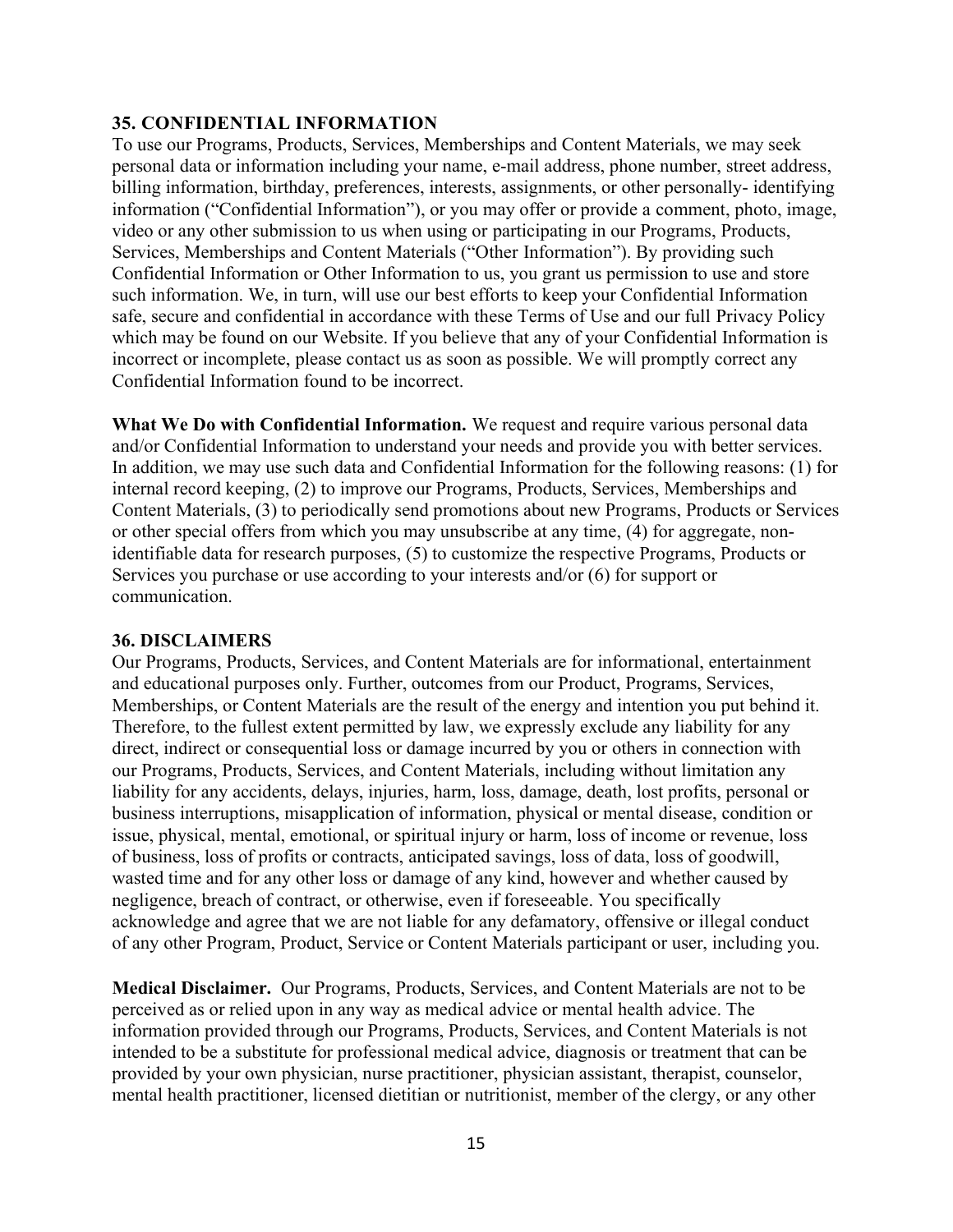licensed or registered health care professional. Do not disregard professional medical advice or delay seeking professional advice because of information you have read in our Programs, Products, Services, and Content Materials, or received from us. Do not stop taking any medications without speaking to your physician, nurse practitioner, physician assistant, mental health provider or other health care professional. If you have or suspect that you have a medical or mental health issue, contact your own health care provider promptly. We are not providing health care, medical or nutrition therapy services or attempting to diagnose, treat, prevent or cure in any manner whatsoever any physical ailment, or any mental or emotional issue, disease or condition. We are not giving medical, psychological, or religious advice whatsoever.

Legal and Financial Disclaimer. Our Programs, Products, Services, and Content Materials are not to be perceived or relied upon in any way as business, financial or legal advice. The information provided through our Programs, Products, Services, and Content Materials is not intended to be a substitute for professional advice that can be provided by your own accountant, lawyer, or financial advisor. We are not giving financial or legal advice in any way. You are hereby advised to consult with your own accountant, lawyer or financial advisor for any and all questions and concerns you have regarding your own income and taxes pertaining to your specific financial and/or legal situation. You agree that we are not responsible for your earnings, the success or failure of your business decisions, the increase or decrease of your finances or income level, or any other result of any kind that you may have as a result of information presented to you through our Programs, Products, Services, and Content Materials. You are solely responsible for your results.

Earnings Disclaimer. You acknowledge that we have not and do not make any representations as to the health physical, mental, emotional, spiritual or health benefits, future income, expenses, sales volume or potential profitability or loss of any kind that may be derived as a result of your participation in our Programs, Product, Services or Content Materials. We cannot and do not guarantee that you will attain a particular result, positive or negative, financial or otherwise, through the use of our Programs, Products, Services and Content Materials and you accept and understand that results differ for each individual. We also expressly disclaim responsibility in any way for the choices, actions, results, use, misuse or non-use of the information provided or obtained through any of our Programs, Products, Services, Memberships and Content Materials. You agree that your results are strictly your own and we are not liable or responsible in any way for your results.

Technology Disclaimer. We try to ensure that the availability and delivery of our Programs, Products, Services and Content Materials is uninterrupted and error-free, including our content and communications through methods like our Website, member forum, private Facebook groups, e-mail communications, videos, audio recordings, webinars, recorded webinars, teleseminars, recorded teleseminars, emails, downloadable Mp3 audio files, downloadable PDF printed transcripts, downloadable PDF handouts/slides, handouts, eBooks, or any other materials provided by us to you. However, we cannot guarantee that your access will not be suspended or restricted from time to time, including to allow for repairs, maintenance or updates, although, of course, we will try to limit the frequency and duration of suspension or restriction. To the fullest extent permitted by law, we will be not be liable to you for damages or refunds, or for any other recourse, should our Programs, Products, Services, Memberships and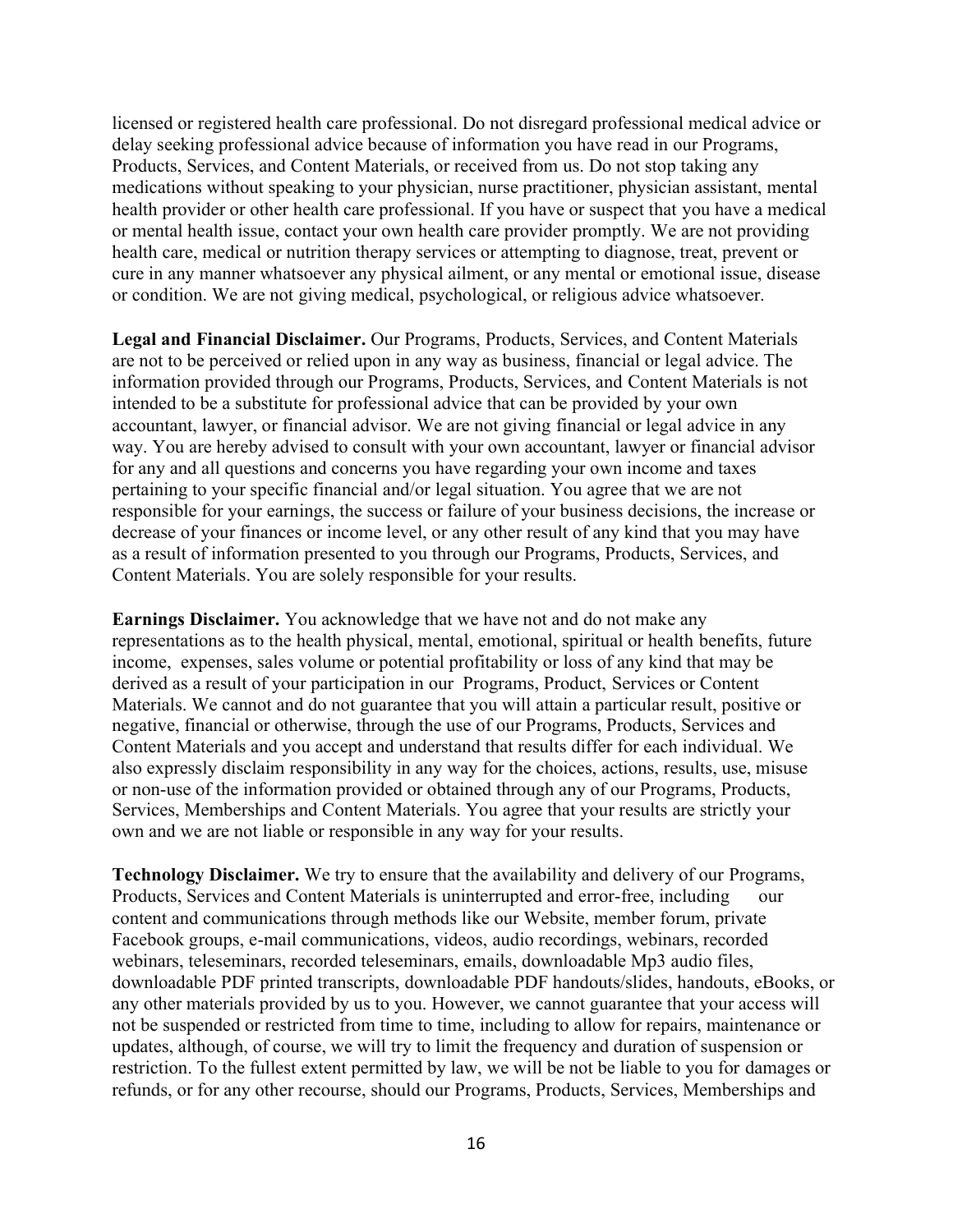Content Materials become unavailable or access to the them becomes slow or incomplete due to any reason, such as system back-up procedures, internet traffic volume, upgrades, overload of requests to the servers, general network failures or delays, or any other cause which may from time to time make our Programs, Products, Services, Memberships and Content Materials inaccessible to you.

### 37. GENERAL PROVISIONS:

- a) ASSIGNMENTS. We may assign this contract at any time without notice to you. You may not assign this contract to anyone else.
- b) ENTIRE AGREEMENT. These Terms and the policies, rules and guidelines posted on the Website constitute the entire contract between you and us and supersede all previous written or oral contracts. If any part of the Terms is held invalid or unenforceable, that portion will be construed in a manner consistent with applicable law to reflect, as nearly as possible, the original intentions of the parties, and the remaining portions will remain in full force and effect.
- c) SEVERABILITY. If any part or sub-part of this Agreement is held invalid or unenforceable by a court of law or competent arbitrator, the remaining parts and sub-parts will be enforced to the maximum extent possible. In such condition, the remainder of this Agreement shall continue in full force.
- d) NO WAIVER. In the event that We fail to enforce any provision of this Agreement, this shall not constitute a waiver of any future enforcement of that provision or of any other provision. Waiver of any part or sub-part of this Agreement will not constitute a waiver of any other part or sub-part.
- e) FORCE MAJEURE. The Company is not liable for any failure to perform due to causes beyond its reasonable control including, but not limited to, acts of God, acts of civil authorities, acts of military authorities, riots, embargoes, acts of nature and natural disasters, and other acts which may be due to unforeseen circumstances.
- f) IMPOSSIBILITY OF PERFORMANCE. We shall not be deemed to be in violation of this Agreement if we are prevented from performing any of its obligations hereunder for any reason beyond its control and without fault, including without limitation, acts of God or of the public enemy, man-made disaster, flood or storm, pandemic, strikes or statutory regulation or rule of any federal, state, or local government, or any agency thereof, however, the Party so delayed shall exercise its best efforts to remedy any such cause of delay or cause preventing performance.
- g) MODIFICATION IN TERMS OF USE. It is our sole discretion to revise and update these Terms of Use from time to time. All changes are effective immediately when we post them, and apply to all access to and use of the Websites thereafter. Your continued use of the Websites following the posting of revised Terms of Use means that you accept and agree to the changes. You are expected to check this page from time to time so you are aware of any changes, as they are binding on you.